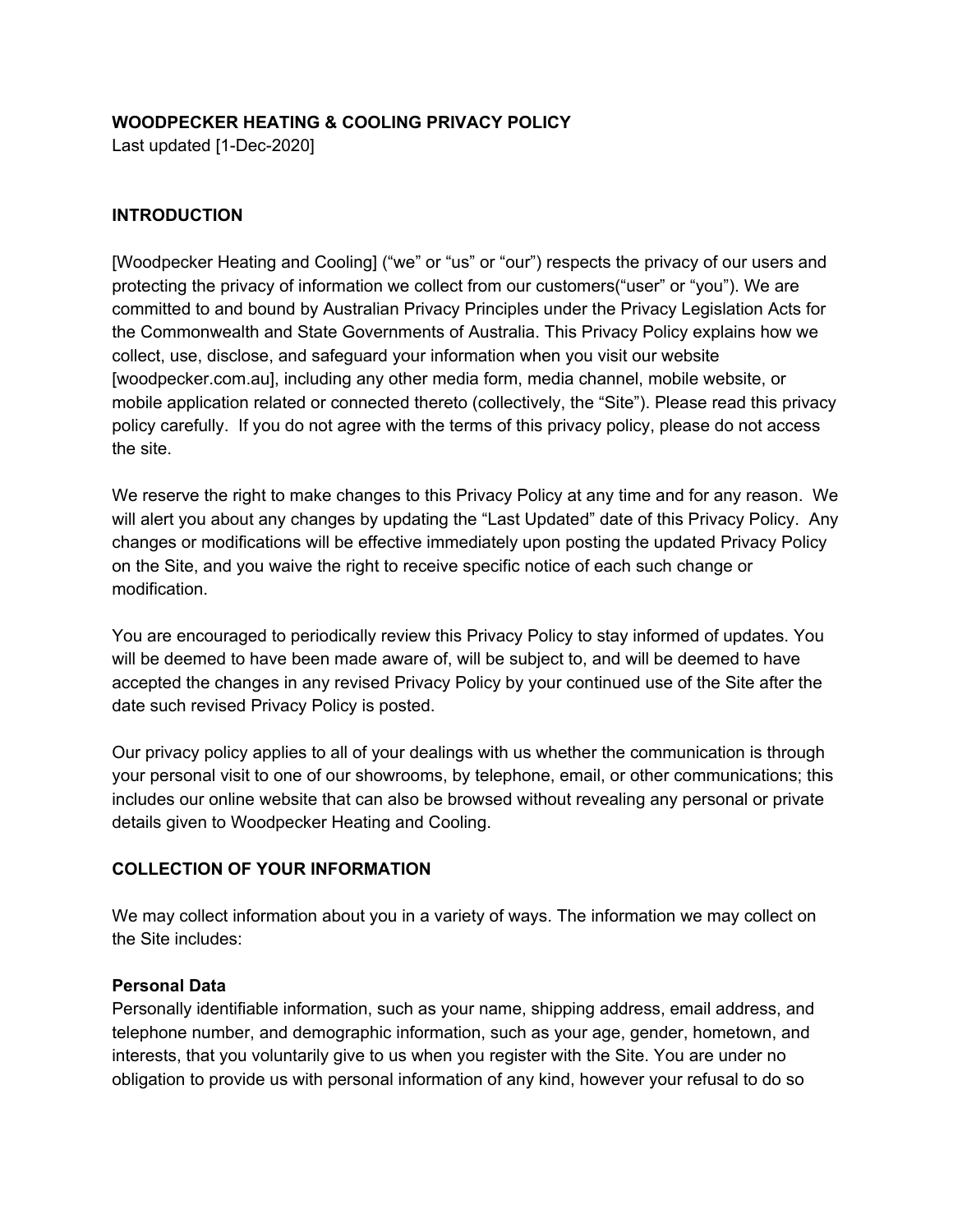may prevent you from using certain features of the Site. Only relevant personal information will be collected with prior Consent.

## **Derivative Data**

Information our servers automatically collect when you access the Site, such as your IP address, your browser type, your operating system, your access times, and the pages you have viewed directly before and after accessing the Site. [If you are using our mobile application, this information may also include your device name and type, your operating system, your phone number, your country, your likes and replies to a post, and other interactions with the application and other users via server log files, as well as any other information you choose to provide.]

### **Financial Data**

Financial information, such as data related to your payment method (e.g. valid credit card number, card brand, expiration date) that we may collect when you purchase, order, return, exchange, or request information about our services from the Site. [We store only very limited, if any, financial information that we collect. Otherwise, all financial information is stored by our payment processor, ANZ E-Gate, and you are encouraged to review their privacy policy and contact them directly for responses to your questions.

### **Mobile Device Data**

Device information, such as your mobile device ID, model, and manufacturer, and information about the location of your device, if you access the Site from a mobile device.

# **Third-Party Data**

Information from third parties, such as personal information or network friends, if you connect your account to the third party and grant the Site permission to access this information.

# **Data From Contests, Giveaways, and Surveys**

Personal and other information you may provide when entering contests or giveaways and/or responding to surveys.

# **USE OF YOUR INFORMATION**

Having accurate information about you permits us to provide you with a smooth, efficient, and customised experience. Specifically, we may use information collected about you via the Site [or our mobile application] to:

- Administer sweepstakes, promotions, and contests.
- Assist law enforcement and respond to subpoena.
- Compile anonymous statistical data and analysis for use internally or with third parties.
- Create and manage your account.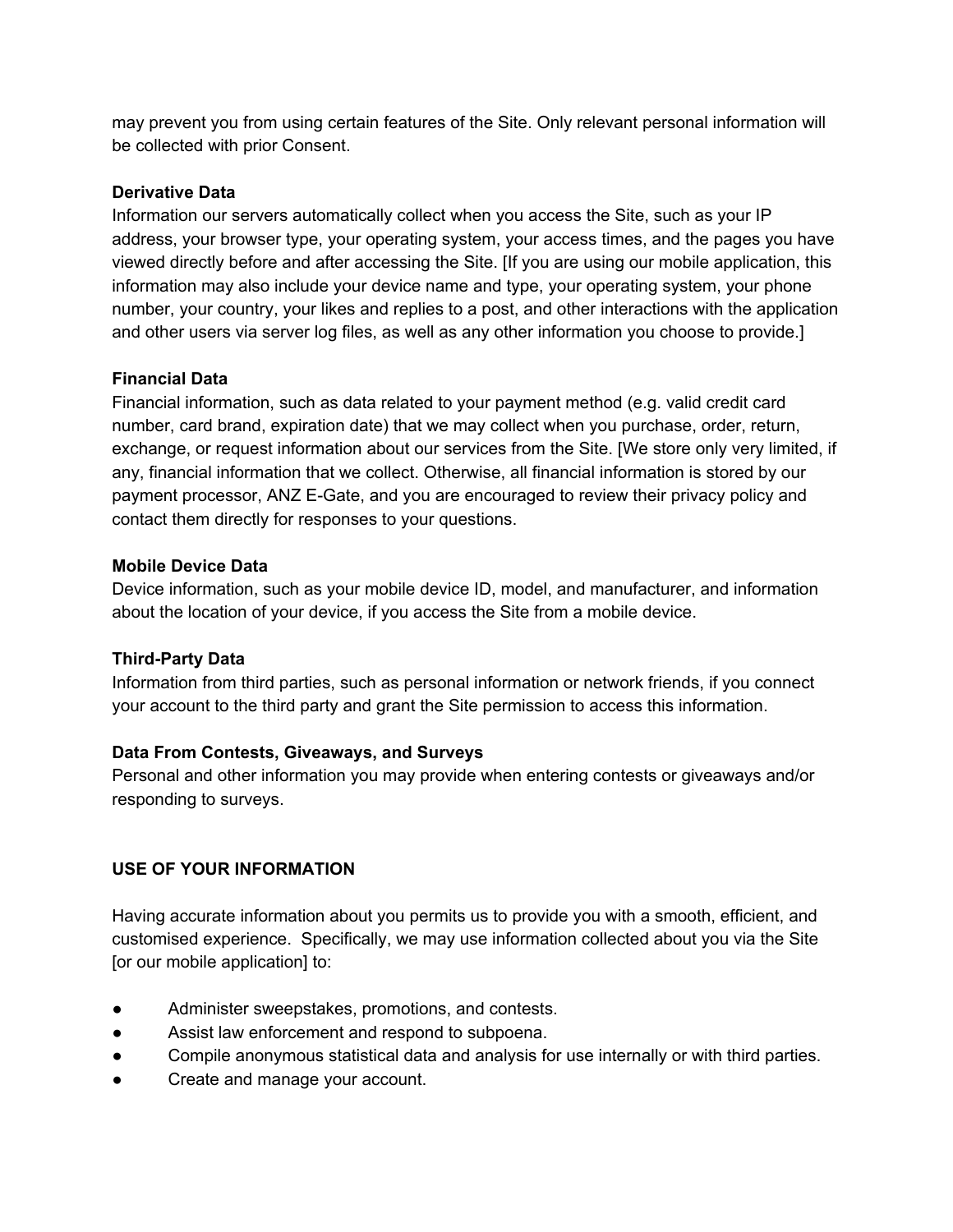Deliver targeted advertising, coupons, newsletters, and other information regarding promotions and the Site to you.

- Email you regarding your account or order.
- Enable user-to-user communications.
- Fulfill and manage purchases, orders, payments, and other transactions related to the Site.

● Generate a personal profile about you to make future visits to the Site more personalised.

- Increase the efficiency and operation of the Site.
- Monitor and analyse usage and trends to improve your experience with the Site.
- Notify you of updates to the Sites.
- Offer new products, services, and/or recommendations to you.
- Perform other business activities as needed.
- Prevent fraudulent transactions, monitor against theft, and protect against criminal activity.
- Process payments and refunds.
- Request feedback and contact you about your use of the Site.
- Resolve disputes and troubleshoot problems.
- Respond to product and customer service requests.
- Send you a newsletter.
- Solicit support for the Site.
- [Other]

# **DISCLOSURE OF YOUR INFORMATION**

We may share information we have collected about you in certain situations. Your information may be disclosed as follows:

# **By Law or to Protect Rights**

If we believe the release of information about you is necessary to respond to legal process, to investigate or remedy potential violations of our policies, or to protect the rights, property, and safety of others, we may share your information as permitted or required by any applicable law, rule, or regulation. This includes exchanging information with other entities for fraud protection and credit risk reduction.

# **Third-Party Service Providers**

We may share your information with third parties that perform services for us or on our behalf, including payment processing, data analysis, email delivery, hosting services, customer service, and marketing assistance.

# **Marketing Communications**

With your consent, or with an opportunity for you to withdraw consent, we may share your information with third parties for marketing purposes, as permitted by law.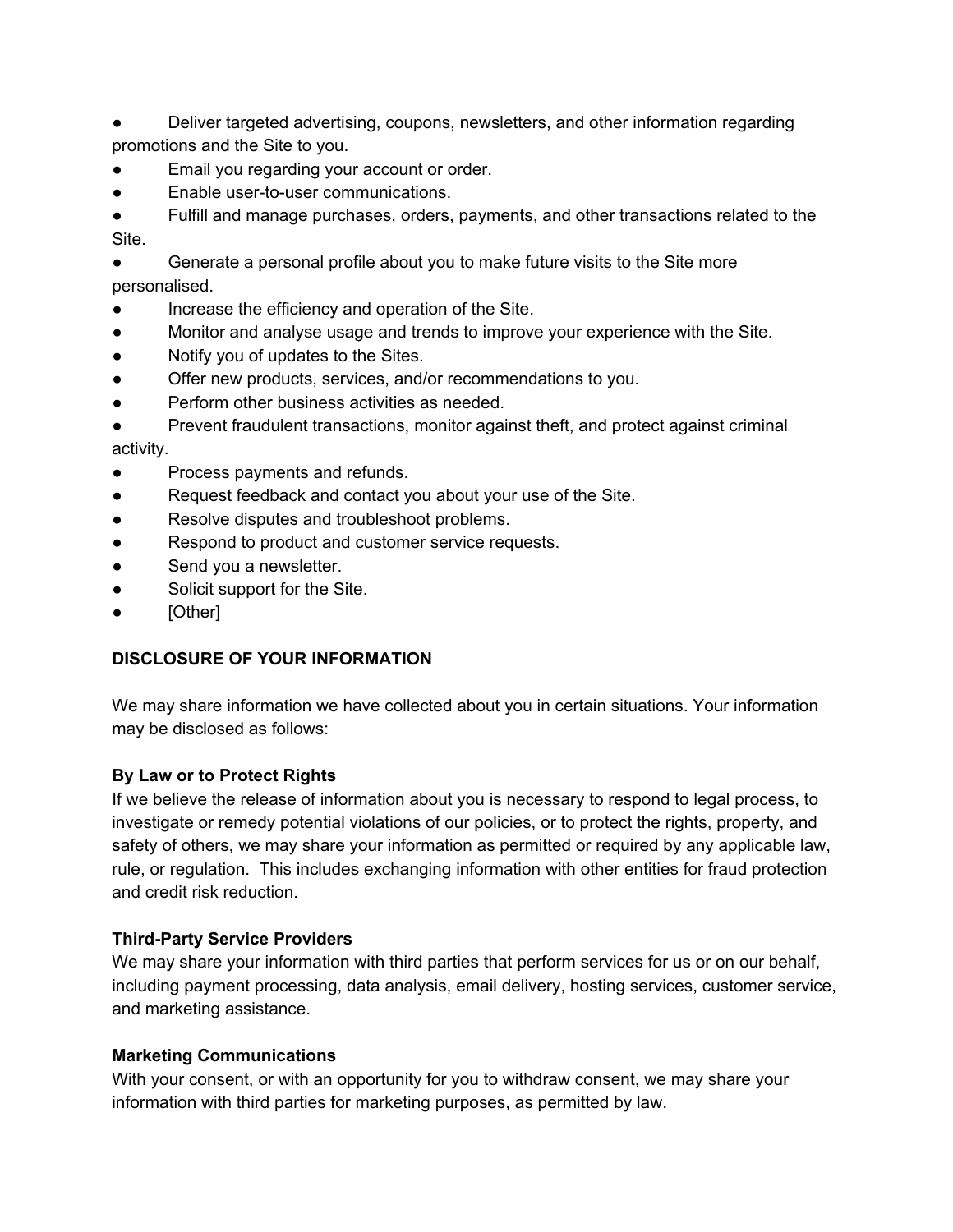### **Third-Party Advertisers**

We may use third-party advertising companies to serve ads when you visit the Site. These companies may use information about your visits to the Site and other websites that are contained in web cookies in order to provide advertisements about goods and services of interest to you.

#### **Affiliates**

We may share your information with our affiliates, in which case we will require those affiliates to honor this Privacy Policy. Affiliates include our parent company and any subsidiaries, joint venture partners or other companies that we control or that are under common control with us.

### **Business Partners**

We may share your information with our business partners to offer you certain products, services or promotions.

### **Other Third Parties**

We may share your information with advertisers and investors for the purpose of conducting general business analysis. We may also share your information with such third parties for marketing purposes, as permitted by law.

### **Sale or Bankruptcy**

If we reorganise or sell all or a portion of our assets, undergo a merger, or are acquired by another entity, we may transfer your information to the successor entity. If we go out of business or enter bankruptcy, your information would be an asset transferred or acquired by a third party. You acknowledge that such transfers may occur and that the transferee may decline honor commitments we made in this Privacy Policy.

We are not responsible for the actions of third parties with whom you share personal or sensitive data, and we have no authority to manage or control third-party solicitations. If you no longer wish to receive correspondence, emails or other communications from third parties, you are responsible for contacting the third party directly.

Any inquiries to obtain private details need to be forwarded to our Contact Us. Personal information will not be disclosed without prior consent from the individual. Any private and confidential details gathered will also be professionally disposed of, or stored safely and securely or stored in a safeguarded area.

# **TRACKING TECHNOLOGIES**

#### **Cookies and Web Beacons**

We may use cookies, web beacons, tracking pixels, and other tracking technologies on the Site to help customise the Site and improve your experience. Cookies are small files sent from your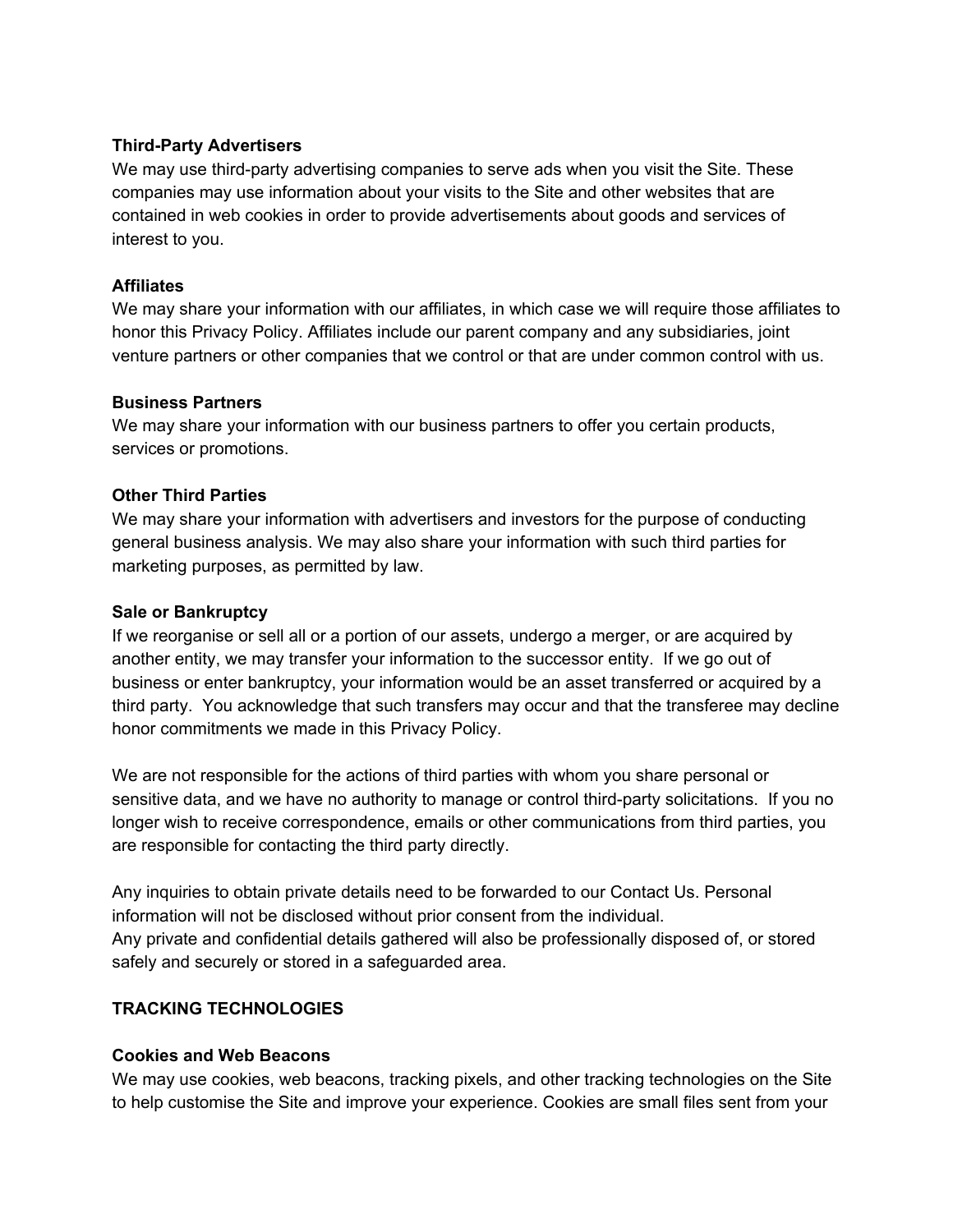web browser and do not identify you personally. We use this information to gain statistics on web traffic so we can improve the website experience. We may also use cookies for online advertising including remarketing. You can opt-out of cookies by adjusting your web browser setting

#### **Internet-Based Advertising**

Additionally, we may use third-party software to serve ads on the Site, implement email marketing campaigns, and manage other interactive marketing initiatives. This third-party software may use cookies or similar tracking technology to help manage and optimise your online experience with us.

O[n](http://www.youradchoices.com/) ads served by AdRoll, look for an **[AdChoices](http://www.youradchoices.com/)** logo (the blue triangle) in the corner of the ad. Click the logo to opt-out from seeing personalised ads again. You can also opt out of seeing personalised ads from AdRoll (and other companies) using the NAI opt out too[l](http://optout.networkadvertising.org/) [here](http://optout.networkadvertising.org/). Please note you will still see ads even if you opt out, but they will not be personalized by AdRoll on behalf of Woodpecker Heating and Cooling.

**NOTE**: If you use multiple browsers or devices you will need to execute this opt out on each browser or device. If you opt-out we may collect some data about your online activity for operational purposes (such as fraud prevention) but it won't be used by us for the purpose of targeting ads to you.

#### **Website Analytics**

We may also partner with selected third-party vendors, such as Google Analytics to allow tracking technologies and remarketing services on the Site through the use of first party cookies and third-party cookies, to, among other things, analyse and track users' use of the Site , determine the popularity of certain content and better understand online activity. By accessing the Site, you consent to the collection and use of your information by these third-party vendors. You are encouraged to review their privacy policy and contact them directly for responses to your questions. We do not transfer personal information to these third-party vendors. However, if you do not want any information to be collected and used by tracking technologies, you can visit the third-party vendor or the Network Advertising Initiative Opt-Out Tool or Digital Advertising Alliance Opt-Out Tool.

You should be aware that getting a new computer, installing a new browser, upgrading an existing browser, or erasing or otherwise altering your browser's cookies files may also clear certain opt-out cookies, plug-ins, or settings.

#### **THIRD-PARTY WEBSITES**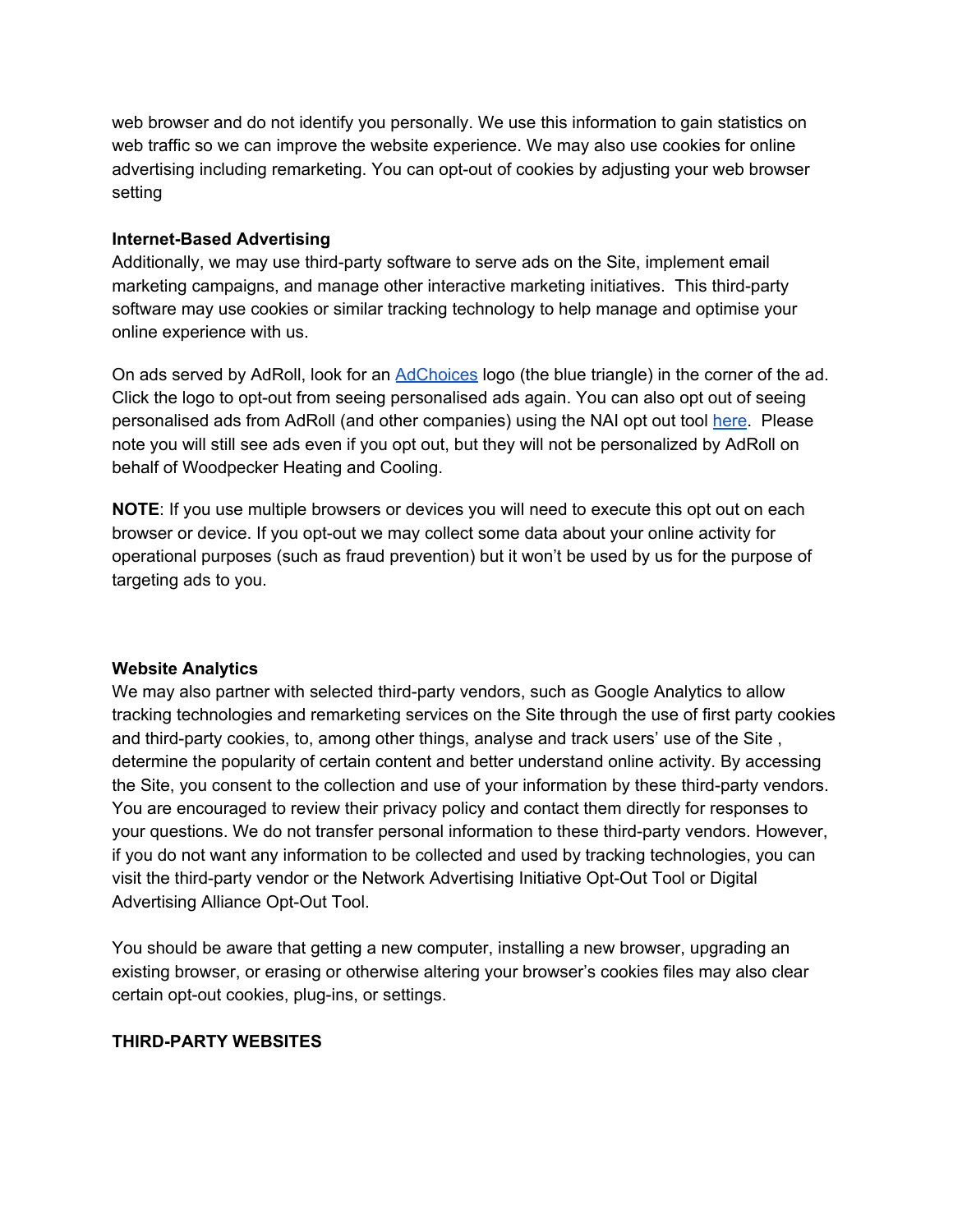The Site may contain links to third-party websites and applications of interest, including advertisements and external services, that are not affiliated with us. Once you have used these links to leave the Site, any information you provide to these third parties is not covered by this Privacy Policy, and we cannot guarantee the safety and privacy of your information. Before visiting and providing any information to any third-party websites, you should inform yourself of the privacy policies and practices (if any) of the third party responsible for that website, and should take those steps necessary to, in your discretion, protect the privacy of your information. We are not responsible for the content or privacy and security practices and policies of any third parties, including other sites, services or applications that may be linked to or from the Site [or our mobile application].

# **SECURITY OF YOUR INFORMATION**

We use administrative, technical, and physical security measures to help protect your personal information. While we have taken reasonable steps to secure the personal information you provide to us, please be aware that despite our efforts, no security measures are perfect or impenetrable, and no method of data transmission can be guaranteed against any interception or other type of misuse. Any information disclosed online is vulnerable to interception and misuse by unauthorized parties. Therefore, we cannot guarantee complete security if you provide personal information.

# **POLICY FOR CHILDREN**

We do not knowingly solicit information from or market to children under the age of 13. If you become aware of any data we have collected from children under age 13, please contact us using the contact information provided below.

# **OPTIONS REGARDING YOUR INFORMATION**

# **Account Information**

You may at any time review or change the information in your account or terminate your account by:

- Logging into your account settings and updating your account
- Contacting us using the contact information provided below

Upon your request to terminate your account, we will deactivate or delete your account and information from our active databases. However, some information may be retained in our files to prevent fraud, troubleshoot problems, assist with any investigations, enforce our Terms of Use and/or comply with legal requirements.]

# **Emails and Communications**

If you no longer wish to receive correspondence, emails, or other communications from us, you may opt-out by: